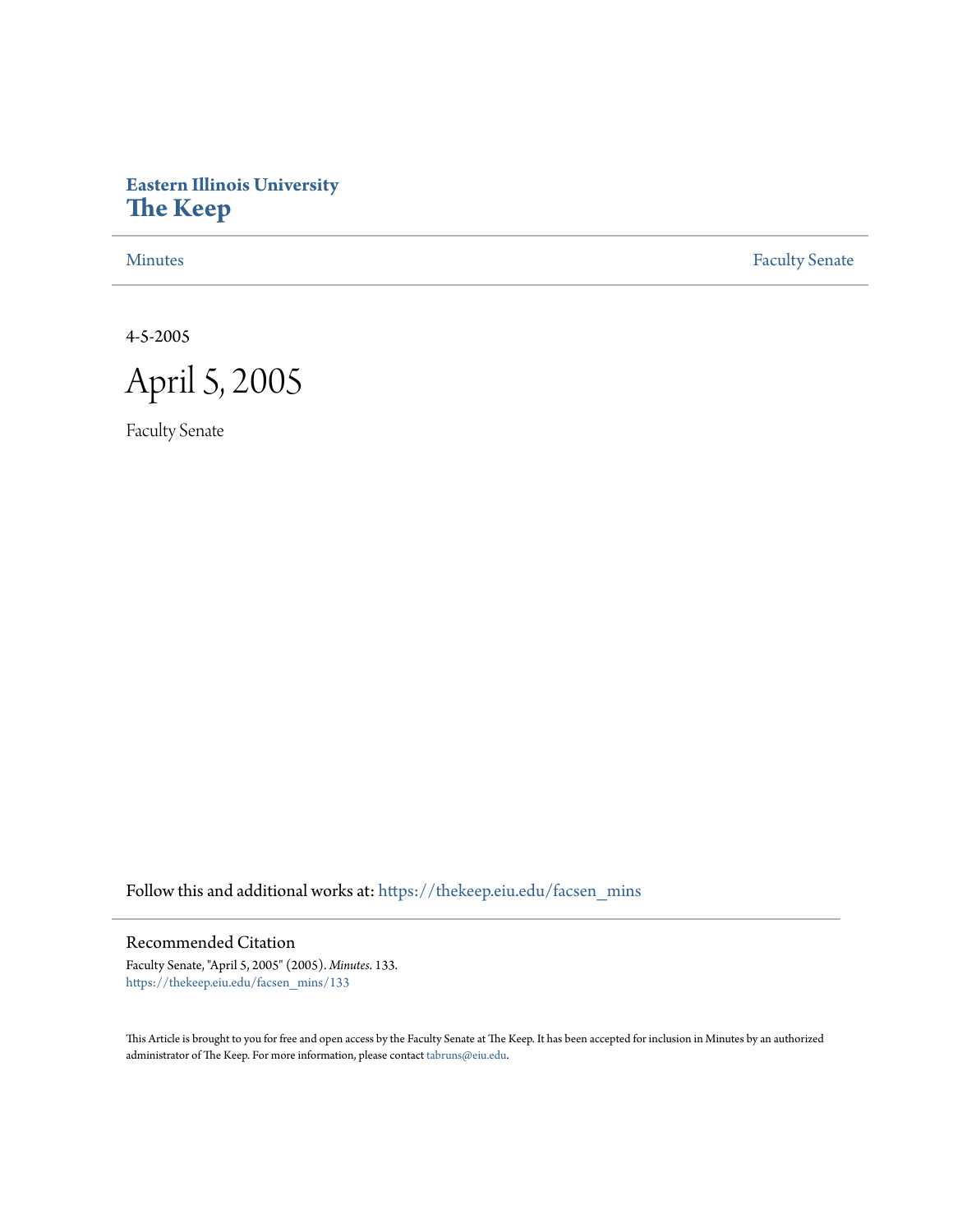## **FACULTY SENATE MINUTES FOR April 5, 2005 (Vol. XXXIII, No. 25)**

The 2004 – 2005 Faculty Senate minutes and other information are available on the Web at http://www.eiu.edu/~FacSen The Faculty Senate agenda is posted weekly on the Web, at Coleman Hall 3556 and on the third-level bulletin board in Booth Library. Note: These minutes are not a complete verbatim transcript of the Senate meeting.

## **Notices to Faculty:**

**Faculty are asked to comment on a list of questions for panel discussion at the 22 April meeting of CUPB. The questions are:**

- **1. From the perspective of your constituency, what attracts students to EIU?**
- **2. What can we do to enhance students' experiences at EIU?**
- **3. What is the profile of the student best served by EIU?**
- **4. If the Capital Development Board approved funding for EIU to construct two structures, what should be built?**
- **5. Consider this wishful thinking … If EIU had a magic lamp that would grant three wishes to campus, what should those wishes be and why?**

**Faculty are encouraged to volunteer for positions on Faculty Senate appointed University Boards and Committees (the list of available boards and committees is attached). Please email John Henry Pommier (cfjhp1@eiu.edu) with the specific board or committee as well as your ranked preference if volunteering for more than one.**

**I. Call to order by Chair David Carpenter at 2:00 p.m.** (Library Conference Room, Booth Library) Present: J. Ashley, J. Allison, R. Benedict, D. Carpenter, L. Comerford, A. HaileMariam, J. Kilgore, M. Monipallil, W. Ogbomo, J. Pommier, J. Stimac, B. Wilson, and J. Wolski. Excused: A. Brownson, R. Fischer.

Guests: W. Weber (AVPAA), J. Johnson (Dean, CAH), D. Muffler (VPAA, Student Government), J.C. Miller (Student Government), and J. Peryam (reporter, *Daily Eastern News*), T. Lindsay (President, Eastern's Student Parent Association, ESPA), K. Slaughter, (ESPA), A. Levi (ESPA), and L. Vozari (Housing and Dining).

## **II. Approval of Minutes of 29 March 2005.**

Motion (HaileMariam / Kilgore) to approve the Minutes of 29 March with modification. Yes: Allison, Ashley, Carpenter, Comerford, HaileMariam, Kilgore, Monipallil, Ogbomo, Pommier, Stimac, Wilson, and Wolski. Abstain: Benedict.

## **III. Announcements**

- A. The Faculty Retirement Reception will be held on Tuesday, 19 April in the Tarble Arts Center from 2:30 – 4:00 p.m. Faculty Senate will meet that day, but only for the first ½ hour then will adjourn to the Faculty Retirement Reception.
- B. Senator Stimac asked why the announcement in the Tuesday, 5 April 2005, University Newsletter concerning the Men's Basketball Coach interview schedule stated that the names of the candidates would not be released until the day of the interview considering interviews were scheduled for this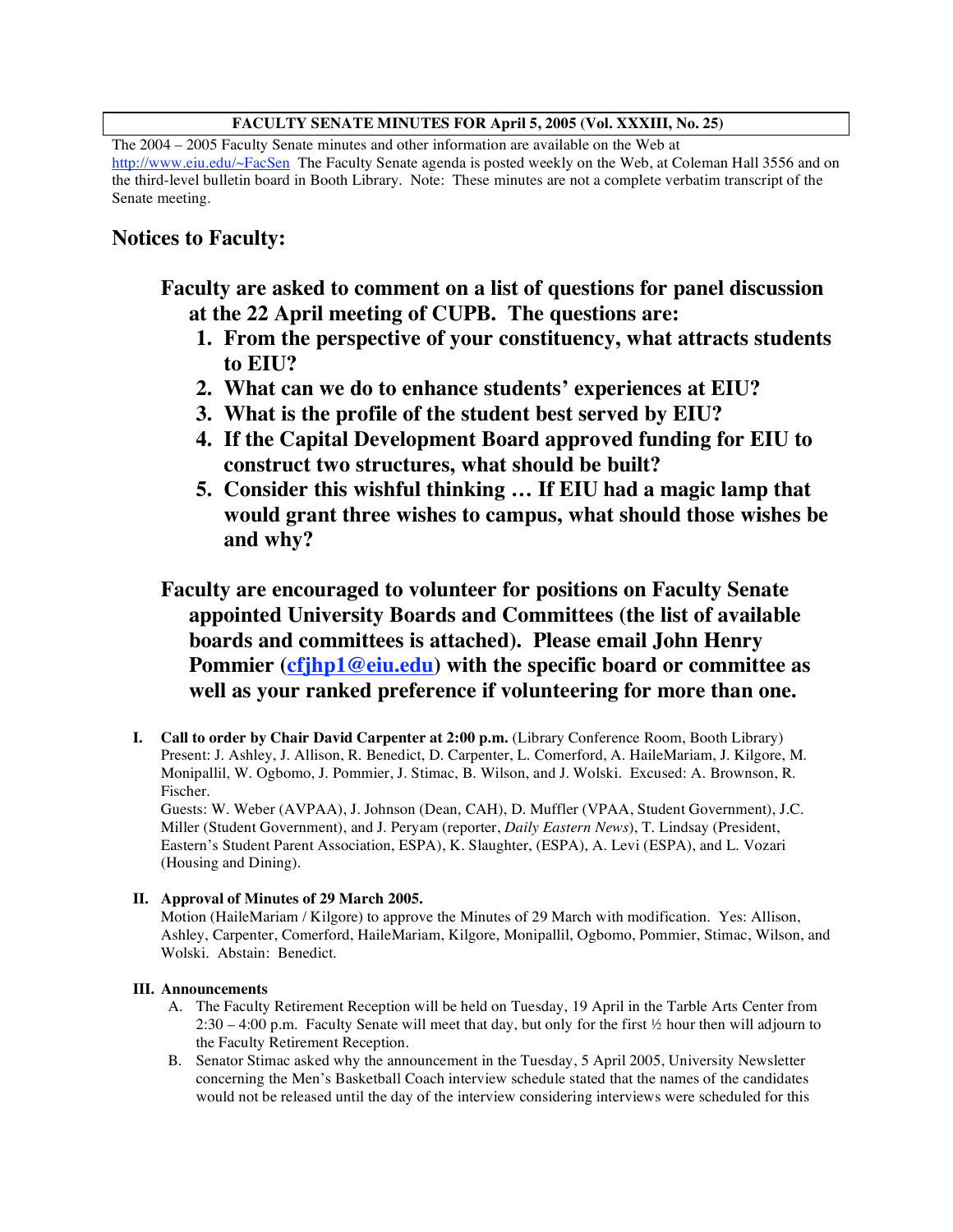Wednesday, Thursday, and Friday. Senator HaileMariam asked if the candidates' profile were released or if the public was going into the interviews blind. Senator Monipallil stated that it appears that a new standard for searches has been established. This appears as if the community is being kept in total darkness about a search. Senator Monipallil added, that for the record, he strongly objects to this policy. Senator Allison added that he shares the opinion of Senator Monipallil and asked if it is appropriate for the Faculty Senate to form a committee in order to voice our concerns to the appropriate parties. Senator Allison (Comerford) motioned that "With regard to Eastern Illinois University's search for a men's basketball coach and for all subsequent university-wide searches, the Faculty Senate recommends following usual and customary procedures, including timely release of candidates' names before candidates arrival on campus for interviews." Senator Benedict stated that he thought that for a similar position in the Athletics Program a similar procedure was followed. Senator Carpenter stated that he thought a skeletal profile with names had been released in past searches. Senator Wilson stated that she agreed with Senator Benedict, but that maybe a motion was being introduced too late to do anything. Senator Kilgore thought that the motion might be premature and that he wanted to hear from the chair of the search committee, Senator Fischer. Senator Allison stated that the motion provides a useful statement for the future since such procedures should not become precedent. If after additional facts become available, the motion can be withdrawn. Senator Ogbomo stated that the names should not be a secret since they will have a press conference. He does not understand the procedure that the search committee is following and that the Faculty Senate shouldn't wait for the motion, since it would be done after the fact. Senator HaileMariam stated that she would be comfortable waiting since the candidates might not be able to tell their respective schools they were interviewing. Senator Monipallil stated that just since a member of Faculty Senate was on the search committee, Faculty Senate should not feel uncomfortable in pointing out the unusual search procedure. Eastern Illinois University is responsible to the taxpaying citizens of the state; the secretlike nature of the search creates back-door-like images of dealings in higher education. If Faculty Senate were to wait for a motion, the procedure would become a *fait accompli* and the only reason that Faculty senate would allow such procedures is if Faculty Senate were afraid of ramifications. Senators should not be above procedures. Senator Monipallil cautioned the Faculty Senate that once the procedure is established it becomes precedent. He added that a person who applies in secret for the position may be hiding problems. Senator Monipallil concluded that the coach is a leader and mentor for the young men on the team as well as other student athletes and should be a model for them. Senator Ashley stated that he was in favor of waiting. It could be that the search committee had followed this method all along. He also added that he believed that the search committee was at the recent Final Four Basketball Tournament and that may have been a reason for keeping the names secret. Senator Kilgore thoughts that the points made by Senator Monipallil were well made, but that Senator Fischer should not receive a free pass [with respect to procedures], but that he wanted to hear from the committee before voting on the motion. Senator Benedict pointed out that the Faculty Senate Minutes wouldn't be published until after the interviews were completed. Senator Stimac pointed out that a motion two weeks ago was made concerning the University Foundations courses before we had a discussion with Karla Sanders on the program. Senator Allison suggested we postponed a vote on the motion until additional informational is available. Chair Carpenter stated the motion will be postponed until next week.

- C. Lori Vozari (Housing and Dining) announced that the Committee for Social Justice and Diversity Education was presenting *Beyond Words: the Museum of Oppression*. Beyond Words will be held in the University Ballroom on 13 and 14 April (Wednesday and Thursday) from noon to 9 P and on 15 April (Friday) from noon to 4 PM. The program will include individual and group projects that focus on various facets of oppressions and tolerance issues such as white privilege, Latino, body image, Native American, HIV/AIDS, fair trade, Middle Eastern, religious, African American, Asian, holocaust, GLBT, women/DV, homeless, Haiti Connection, and sexual assault. For additional information, please contact Lori Vozari at 581-2579 or (cglev1@eiu.edu).
- D. Senator Kilgore reported that poetry reading by Dr. John Guzlowski has been postponed.
- E. Eastern's Student Parent Association (ESPA) announced that on Friday, 15 April they will be showing the movie *Hotel Rwanda* in the Buzzard Hall auditorium at 5 PM and 8 PM. There will be a discussion in the Union from  $7 - 8$  PM. A reception before the movie will be held in one of the ballrooms at 4 PM.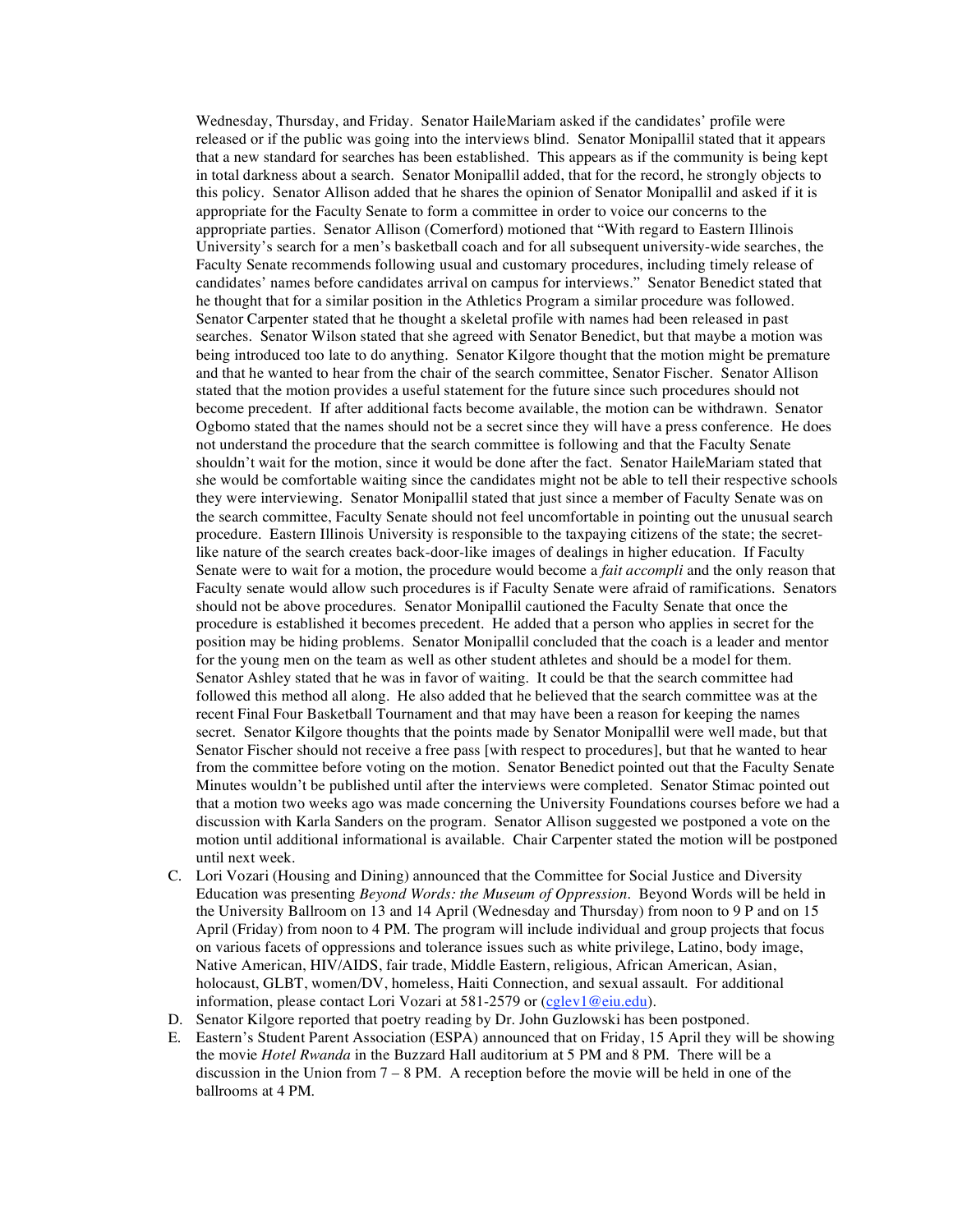F. Senator Allison announced that the committee searching for the Director of Facilities, Planning and Management has forwarded candidates' names to VPAA Cooley. They are planning to have four interviews scheduled near the end of April.

## **IV. Communications**

- A. Chair Carpenter announced that C.C. Brinker is not able to meet with Faculty Senate today, but has rescheduled to 12 April at 3 PM.
- B. Reply of 30 March from Jill Nilsen, re: Senate Motion on recruitment campaigns. Nilsen and her staff agree that additional academic information could be found on recruiting materials. She encourages suggestions and stated that materials are continually being updated.
- C. Email of 4 April from AVPAA Chat Chatterji, re: concerning a draft of an upcoming article and concerns that Faculty Senate raised about spam.
- D. Memorandum of 31 March from Provost / VPAA Lord informing the Faculty Senate that an internal search for the position of Associate Vice President for Academic Affairs has been opened with an effective appointment date of July 1, 2005. A full position description is available at www.eiu.edu/~civil/employment.htm

## **V. Old Business**

- A. Committee Reports
	- 1. Executive Committee: no report.
	- 2. Nominations Committee: Senator Pommier encouraged to volunteer for positions on Faculty Senate appointed University Boards and Committees (**the list of available boards and committees is attached**). Please email John Henry Pommier (cfjhp1@eiu.edu) with the specific board or committee as well as your ranked preference if volunteering for more than one.
	- 3. Elections Committee: Senator Wolski reported that election results will be finalized by next week's meeting. Enough people ran or were nominated to fill all the positions. Over 41 percent of all the eligible faculty voted in the elections.
	- 4. Student-Faculty Relations Committee: Representative Muffler stated that Student Government is building a web site with day care information and contacts.
	- 5. Faculty-Staff Relations Committee: no report
	- 6. Distinguished Faculty Award Committee: no report.
	- 7. Budget-Transparency Committee: no report.
	- 8. Drafting Committee: no report.
	- 9. Other committees: no report.
- B. Child care at EIU; Representative Muffler introduced members of the Eastern Student Parent Association (ESPA) to the Faculty Senate: T. Lindsay (President, ESPA), K. Slaughter, and A. Levi. Lindsay began the discussion stating the ESPA is an officially recognized student organization (RSO) and has 15 active members. She appreciated the survey done by the committee, but would like to add a question concerning the out of pocket costs associated with the various child care programs and how useful the Child Care Resources and Referral (CCRR) program was to participants. She added that day care is very important to non-traditional students and helps in getting them become students. Could education majors take part in the survey in order to gauge their willingness to become involved in the day care program? Levi asked the Faculty Senate if there are specific questions ESPA could answer for the Senate. Senator Pommier handed out the survey and preliminary results. He added that benefits of day care included tenure for women faculty, an improvement at attracting to students and increasing diversity. Senator Allison asked if education or FCS majors had access to the survey. Senator Pommier stated that they do not yet. Out of nearly 140 people who expressed interest in the day care issue by registering, nearly 50 percent responded to the survey. He reiterated that the survey was preliminary in nature. Senator Ashley asked if there are state standards concerning day care and would FCS want a day care program. Levi stated that the ESPA was founded to help student parents collectively. Another reason for its founding was that faculty, staff, and students are vying for day care openings and that most of the children's' schools started after classes at Eastern Illinois University, hence some type of child care was essential if the parents were to become or remain students on campus. Lindsay added that some day cares that are privately owned and operated close if one student becomes sick or if the family running it has problems that they must attend to. This adds to the need for having day care that is dependable. Slaughter asked members of the Faculty Senate how obtainable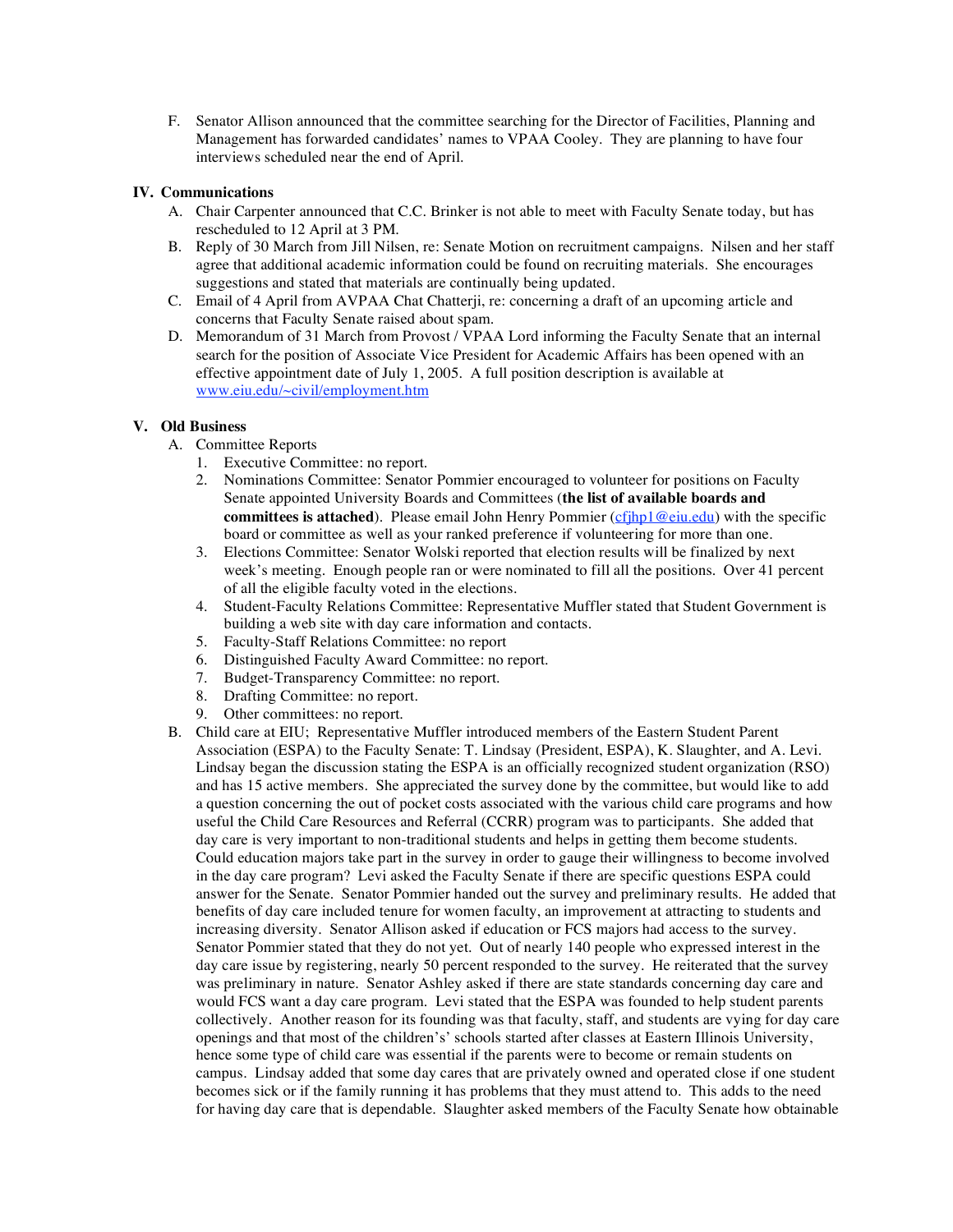a day acre would be. Having on-site day care improve faculty, staff, and student's lives. Senator Kilgore replied that we agree that day care is an important issue, but some universities offer day care that is heavily subsidized by student fees or programs costs. Levi stated that she researched day care options available before coming to Eastern Illinois University, but still has a difficult time finding available programs that fit her schedule. Senator Ashley stated that he was hearing something mirrored his experiences when first coming to Eastern Illinois University. When he interviewed, he was told of a campus day care program, but upon arrival he found that there was no campus day care per se. Lindsay was similarly told by Housing that campus day care was available. Senator Kilgore praised members of ESPA for their resourcefulness and ability to get informal day care system worked out without official resources. Levi stated the she understood the difficulty with getting the day care issue resolved, but hoped that promises made during orientation and by programs on campus would be honored. Lindsay added that having campus day care will help retention rates since ESPA is the only thing keeping her here. Senator Pommier asked night day care was possible for those taking evening courses. Levi replied that again, members must rely on other members of ESPA for care. That makes it very difficult for members to attend evening functions such as lectures and speaker series that in some cases are made mandatory by instructors or are worth extra credit. Lindsay added that ESPA attends transfer day and other orientation programs in order to better inform prospective students of some of their options. Senator HaileMariam stated that the faculty understand the needs for day care, but that we should also face reality. Day care will require a great deal of money and it must follow state laws and regulations. Day care will not come to fruition in one or two years, but she encouraged EPSA to continue their hard work. Senator Monipallil stated that when the issue first came up approximately three years ago, based on a survey, it would cost ~\$900,000 to start day care on campus. It is important to have safe day care on campus, but asked about the availability of local day care. The FCS study (http://www.eiu.edu/~FacSen/min0405/jan18.pdf) presented at the 18 January Faculty Senate meeting showed availability, but difficulty placing infants. Any day care on campus would find it difficult to address different issues presented caring for infants through 15 year olds. Having heard the information and methods that ESPA have use address day care issues, Senator Monipallil stated that his position is changing, but the points made by Senator HaileMariam must be kept in mind – there are financial, space, security, and certification issues that must be addressed. Representative Muffler stated that Student Government is aware of the various issues that must be addressed, but added that a day care center would be an investment back into Eastern Illinois University. It would be an investment in recruitment and retention. Day care will help not only the entire student body, but the faculty, staff, and institution. Chair Carpenter thanked the members from ESPA for attending the Faculty Senate and thanked them for their efforts on the day care issue.

C. Other

#### **VI. New Business**

- A. "What is our vision for EIU?" (Focus and Discussion to be grounded in specifics of CUPB's "SWOT" document and the Senate's Forum Reports).
- B. Discussion with Chatt Chatterji, re: ITS / Spam / Spam filters, etc (2:00 p.m. on 12 April)

#### **VII.Adjournment at 3:45 p.m.**

#### **Future Agenda Items:**

Future Agenda Items: Board Trustees' Visit To/With Faculty Senate; Faculty Representation on BOT; Community Service Programs and Opportunities; EIU Foundation; Faculty Participation in Establishing Fundraising Priorities

Respectfully submitted,

John Paul Stimac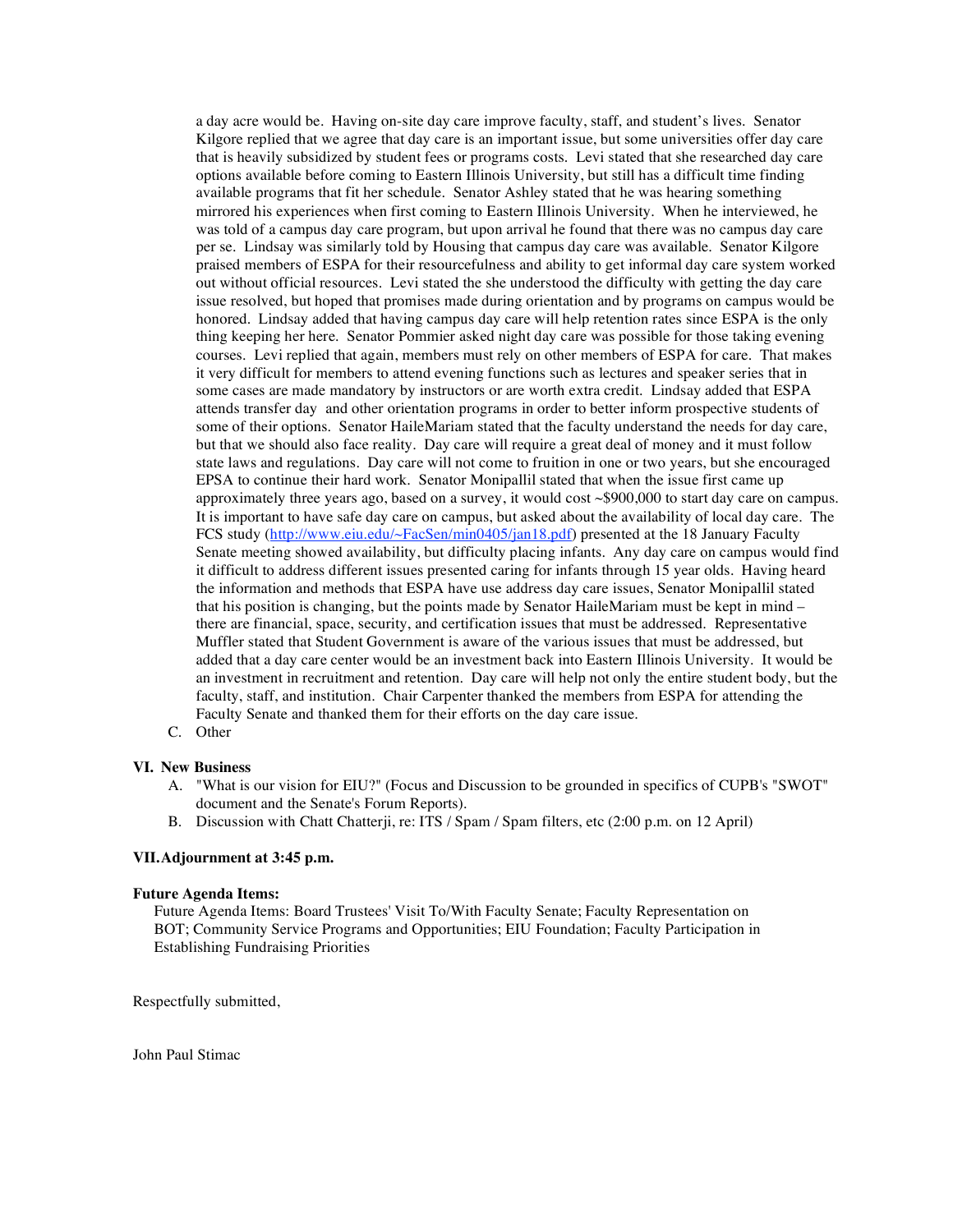## **Call for Volunteers to fill Faculty Senate Appointed Positions on University Boards and Councils 2005-06**

*Volunteers are needed for the following positions:*

**Academic Tech Advisory Committee (ATAC) (2-yr. Term)** One Position Open

**Achievement and Contribution Award Committee (1-yr. Term)** (Faculty Senate submits two names by April 15)

**Apportionment Board (2-yr. Term)** Three Positions Open

**Campus Recreation Board (3-yr. Term)** One Position Open

**Development Communications (1yr. Term)** One Position Open (Faculty Senate appointment)

**Distinguished Faculty Award (1-yr. Term)** Three Positions Open (Faculty Senate appointed in fall)

**Enrollment Management Advisory Committee (1-yr. Term)**

One Position Open (Faculty Senate appointed in fall)

### **Financial Aid/Grants Committee (3-yr. Term)**

Three Positions Open (one serves first year as alternate)

## **Health Services Advisory Board (3-yr. Term)**

One Position Open (first year as alternate)

**IBHE Faculty Advisory Committee (4-yr. Term)** No Positions Open

**Institutional Review Board on Human Subjects in Research (IRB)**

**Intercollegiate Athletic Board (3-yr. Term)** Two Positions Open (first year as alternates)

**Judicial Board (2-yr. Term)** Twelve Positions Open

## **Library Advisory Board (3-yr. Term)**

One Position Open from Arts/Humanities One Position Open from CEPS One Position Open from Biology One Position Open from Bus/App Sciences

**Luis Clay Mendez Distinguished Service Award (1-yr. Term)** Three Positions Open (Faculty Senate appointed in fall)

**Parking Advisory Committee (2-yr. Term)** Four Positions Open (one as alternate)